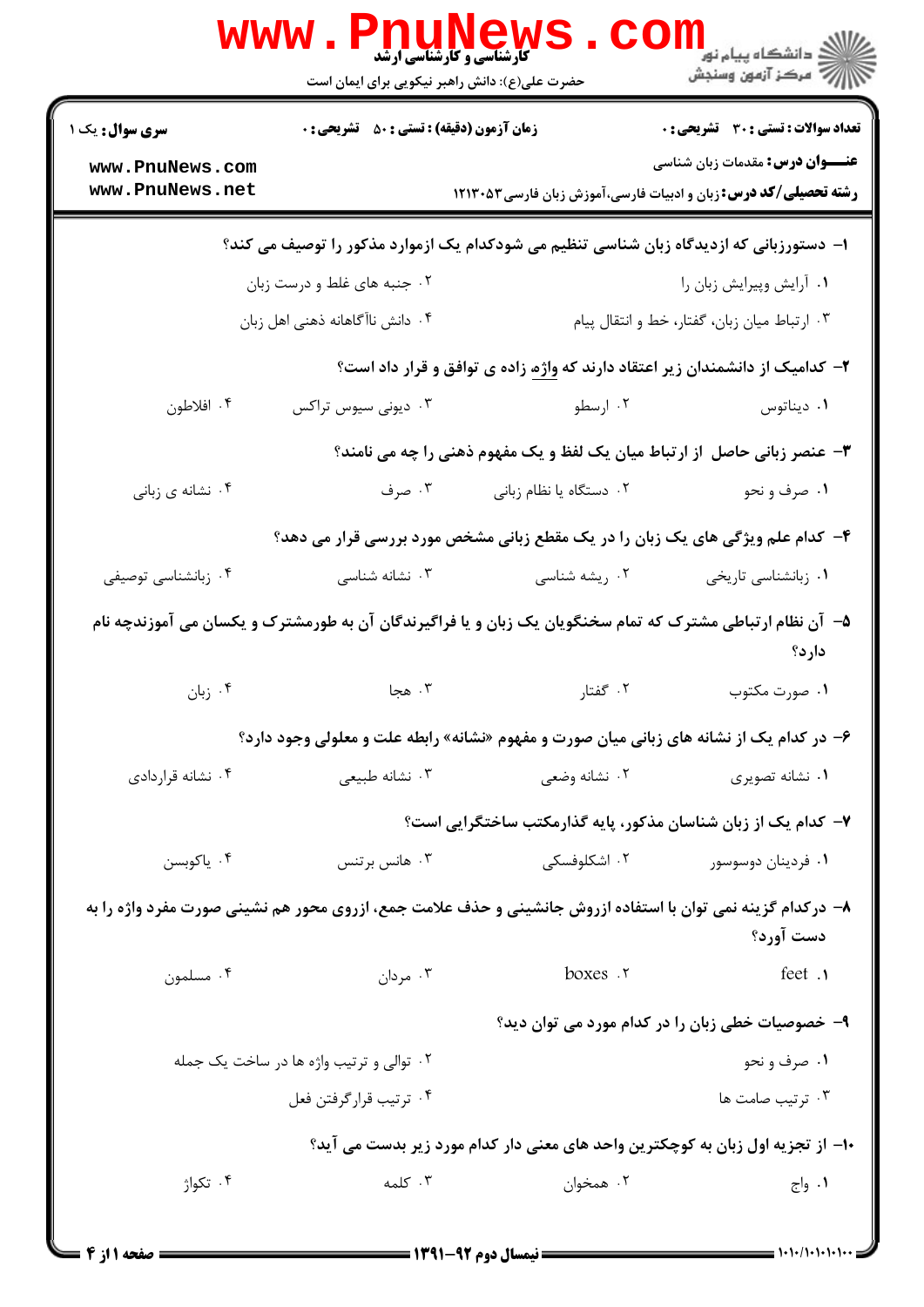|                                                                                                                | <b>WWW.PNUNEWS</b><br><b>گارشناسی و کارشناسی ارشد</b><br>حضرت علی(ع): دانش راهبر نیکویی برای ایمان است |                   |                                                                                                                                |
|----------------------------------------------------------------------------------------------------------------|--------------------------------------------------------------------------------------------------------|-------------------|--------------------------------------------------------------------------------------------------------------------------------|
| <b>سری سوال : ۱ یک</b>                                                                                         | <b>زمان آزمون (دقیقه) : تستی : 50 ٪ تشریحی : 0</b>                                                     |                   | <b>تعداد سوالات : تستی : 30 ٪ تشریحی : 0</b>                                                                                   |
| www.PnuNews.com<br>www.PnuNews.net                                                                             |                                                                                                        |                   | <b>عنـــوان درس:</b> مقدمات زبان شناسی<br><b>رشته تحصیلی/کد درس:</b> زبان و ادبیات فارسی،آموزش زبان فارسی1۲۱۳۰۵۳               |
|                                                                                                                |                                                                                                        |                   | ا1− براساس اصل نسبیت درزبان، <u>بهترین</u> مصداق برای تفاوت بین حقایق ذهنی با واژه ها یا دال ها کدام است؟                      |
| ۰۴ ضرب المثل ها                                                                                                | ۰۳ اسامی ذات                                                                                           | ۰۲ افعال          | ۰۱ اسامی معنی                                                                                                                  |
|                                                                                                                |                                                                                                        |                   | ۱۲– در جوامع بشری از کدام نقش زبان به منظور ًبیان احساسات و حالت های عاطفی و پرده برداشتن از دنیای درون فرد<br>استفاده می شود؟ |
|                                                                                                                | ۰۲ نقش ارتباطی                                                                                         |                   | ۰۱ نقش زیبایی آفرینی                                                                                                           |
|                                                                                                                | ۰۴ نقش پیوندی                                                                                          |                   | ٠٣ نقش بيان ما في الضمير                                                                                                       |
|                                                                                                                |                                                                                                        |                   | ۱۳- در کدام مرحله از مراحل تحول خط، آدمی دریافت که می تواند برای هر مفهوم خاصی، علامت ویژه ای بکار برد؟                        |
| ۰۴ واژه نگاري                                                                                                  | ۰۳ پندار نگاری                                                                                         | ۰۲ معنی نگاری     | ۰۱ اندیشه نگاری                                                                                                                |
|                                                                                                                |                                                                                                        |                   | ۱۴- «زبان واسطه» یا «زبان میانجی» در کدام یک از شاخه های جدید علمی زبان مطالعه می شود؟                                         |
| ۰۴ اقتصاد زبان                                                                                                 | ۰۳ جامعه شناسی زبان                                                                                    | ۰۲ عصب شناسی زبان | ٠١ روانشناسي زبان                                                                                                              |
| ۱۵– درزبان شناسی از کدام یک از علوم برای تدوین فرهنگ های بسامدی و تطبیق واژه ها وحروف با کدهای علامات الکتریکی |                                                                                                        |                   | استفاده می کنند؟                                                                                                               |
| ۰۴ نرم افزارهای رایانه ای                                                                                      | ۰۳ ریاضیات                                                                                             | ۰۲ ادبیات         | ۰۱ اقتصاد                                                                                                                      |
|                                                                                                                |                                                                                                        |                   | ۱۶- بررسی اصوات به عنوان کوچکترین واحد زبانی که ازترکیب آن ها واژه ها و عبارت ساخته می شودچه نامیده می شود؟                    |
| ۰۴ ریشه شناسی                                                                                                  | ۰۳ معنی شناسی                                                                                          | ۰۲ آواشناسی       | ۰۱ واج شناسی                                                                                                                   |
|                                                                                                                |                                                                                                        |                   | ۱۷– کدام یک از گزینه های زیر «مصوت پیشین گسترده نیم باز» است؟                                                                  |
| $a \cdot f$                                                                                                    | $i \cdot \tau$                                                                                         | $e \cdot r$       | $\mathfrak{u}$ .                                                                                                               |
|                                                                                                                |                                                                                                        |                   | 18– كدام گزينه، صامت مركب واكدار است؟                                                                                          |
| $\tau \cdot \tau$                                                                                              | ۰۳ ژ                                                                                                   | ۰۲ ش              | $\epsilon \cdot$                                                                                                               |
|                                                                                                                |                                                                                                        |                   | <b>۱۹- کوچکترین واحد آوایی مرکب چه نام دارد؟</b>                                                                               |
| ۰۴ واژک                                                                                                        | ۰۳ واج                                                                                                 | ۰۲ هجا            | ۰۱ تکواژ                                                                                                                       |
|                                                                                                                |                                                                                                        |                   | <b>۲۰</b> - در فارسی کدام «همخوان ها» به عنوان « واج میانجی» به کار می روند؟                                                   |
| ۴. ی، د، ج                                                                                                     | ۰۳ ی، و، ا                                                                                             | ۰۲ ی، ه، ر        | ۰۱ ي، و، گ                                                                                                                     |
|                                                                                                                |                                                                                                        |                   |                                                                                                                                |

 $=$  1+1+/1+1+1+1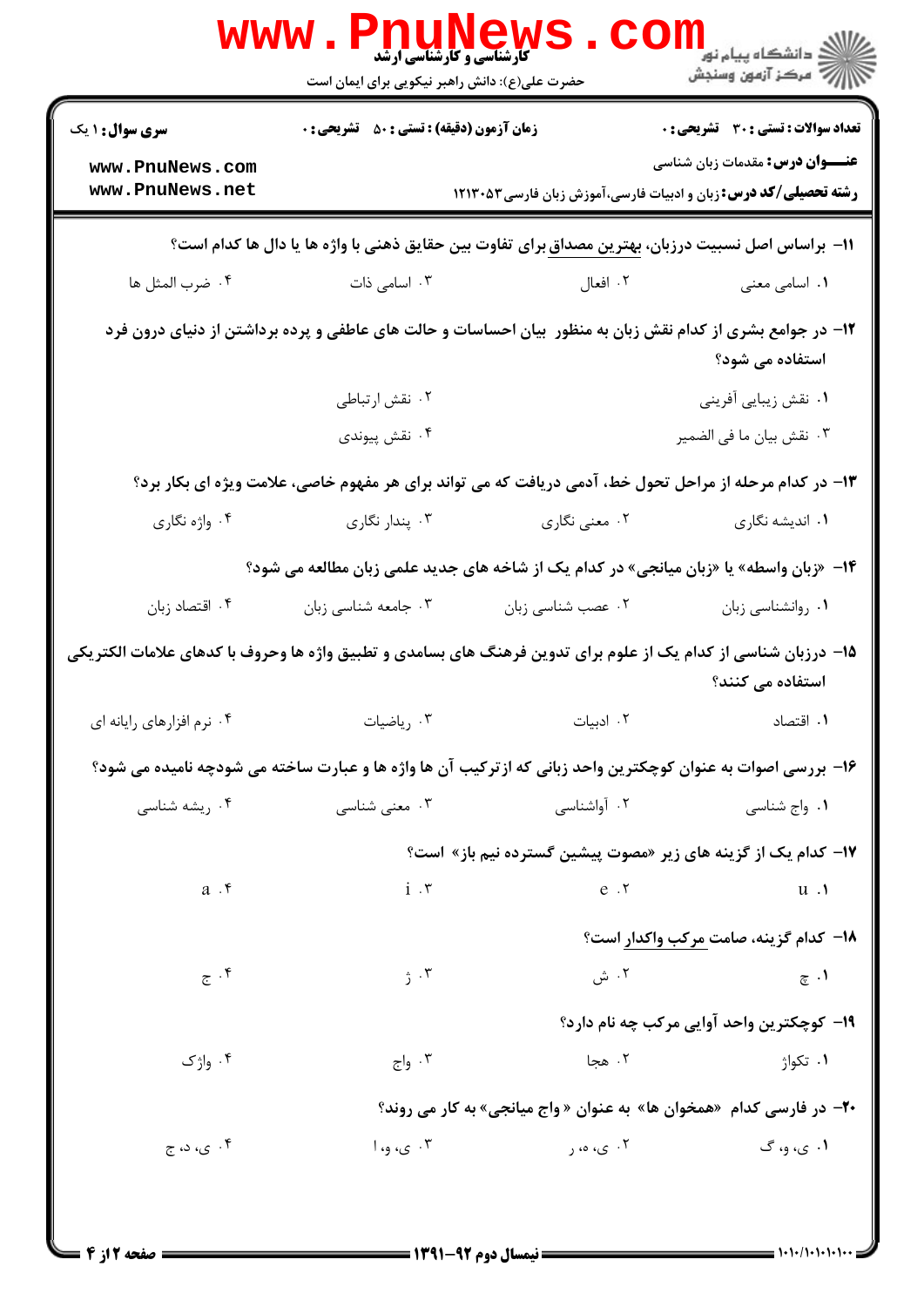| <b>سری سوال : ۱ یک</b>                                                                                               | <b>زمان آزمون (دقیقه) : تستی : 50 ٪ تشریحی : 0</b> |                                                                                                    | تعداد سوالات : تستي : 30 ٪ تشريحي : 0              |
|----------------------------------------------------------------------------------------------------------------------|----------------------------------------------------|----------------------------------------------------------------------------------------------------|----------------------------------------------------|
| www.PnuNews.com                                                                                                      |                                                    |                                                                                                    | <b>عنـــوان درس:</b> مقدمات زبان شناسی             |
| www.PnuNews.net                                                                                                      |                                                    | <b>رشته تحصیلی/کد درس:</b> زبان و ادبیات فارسی،آموزش زبان فارسی۳۵۳۳۰۵۳                             |                                                    |
|                                                                                                                      |                                                    |                                                                                                    | <b>٢١- واژه «نسترن» از چند هجا تشکیل شده است</b> ؟ |
| ۰۴ پنج هجا                                                                                                           | ۰۳ چهار هجا                                        | ۰۲ سه هجا                                                                                          | ۱. دو هجا                                          |
|                                                                                                                      |                                                    | ۲۲- باتوجه به قاعده ی ناهمگون سازی یاتباعد، تحولات آوایی کدام گزینه، با گزینه های دیگر متفاوت است؟ |                                                    |
| ۰۲ سرسک ----> سرشک                                                                                                   |                                                    | ٠١. از تواج ----> ازدواج                                                                           |                                                    |
| irregular < ___ inregular . r                                                                                        |                                                    | ۰۳ ازتحام----> ازدحام                                                                              |                                                    |
|                                                                                                                      |                                                    | ۲۳- باتوجه به قاعده ی قلب ،کدام گزینه با سایر گزینه ها از نظر فرایندهای واجی متفاوت است؟           |                                                    |
| ۰۴ قفل، قلف                                                                                                          | ۰۳ نیاک، نیا                                       | ۰۲ جوی، جو                                                                                         | ۰۱ اوام، وام                                       |
| ۲۴– تکواژهایی که در ترکیب با تکواژهای دیگر در بار معنایی آن تأثیر می گذارند و مفهومی تازه ازآن ارائه می دهند، چه نام |                                                    |                                                                                                    | دارند؟                                             |
| ۰۴ دستوری                                                                                                            | ۰۳ تصریفی                                          | ۰۲ قاموسی                                                                                          | ۰۱ اشتقاقی                                         |
|                                                                                                                      |                                                    |                                                                                                    | ۲۵– واقعی ترین واحد زبان کدام است؟                 |
| ۰۴ واج                                                                                                               | ۰۳ جمله                                            | ۰۲ تکواژ                                                                                           | ۰۱ واژه                                            |
|                                                                                                                      |                                                    |                                                                                                    | ۲۶- پیروان نظریه ی تقدم صورت بر معنی کدامند؟       |
| ۰۴ ساختگرايان                                                                                                        | ۰۳ گشتاريون                                        | ۰۲ دستور نویسان سنتی                                                                               | ۰۱ معنی گرایان                                     |
|                                                                                                                      |                                                    | ۲۷- قواعد گشتاری زبان از کدام راه به روابط روساختی تبدیل می شود؟                                   |                                                    |
| ۰۲ صرفی، نحوی ، ژرف ساختی                                                                                            |                                                    | ٠١ حذف، تعويض، ابدال                                                                               |                                                    |
| ۰۴ حذف ، اضافه ، جابجايي                                                                                             |                                                    | ۰۳ حذف، اضافه ، تعويض ، جابجايي                                                                    |                                                    |
|                                                                                                                      |                                                    | ۲۸- مجموعه روابطی که ساخت آوایی جمله را به ساخت معنایی آن مرتبط می سازد چه نام دارد؟               |                                                    |
| ۰۴ ساخت درونمایه                                                                                                     | ۰۳ ساخت صرفی                                       | ۰۲ ساخت نحوی                                                                                       | ۰۱ ساخت کلامی                                      |
| ۲۹- ازخصوصیت ویژه ی زبان که مرتبط باتوانایی تولید و درک تعداد نامحدودی از جملات تازه است با کدام تعبیر یاد می شود؟   |                                                    |                                                                                                    |                                                    |
|                                                                                                                      | ٠٢ خصوصيات اقتصادي زبان                            |                                                                                                    | ٠١ خلاقيت زبان                                     |
|                                                                                                                      | ۰۴ خصوصیات خطی زبان                                |                                                                                                    | ۰۳ محور همنشینی و جانشینی                          |